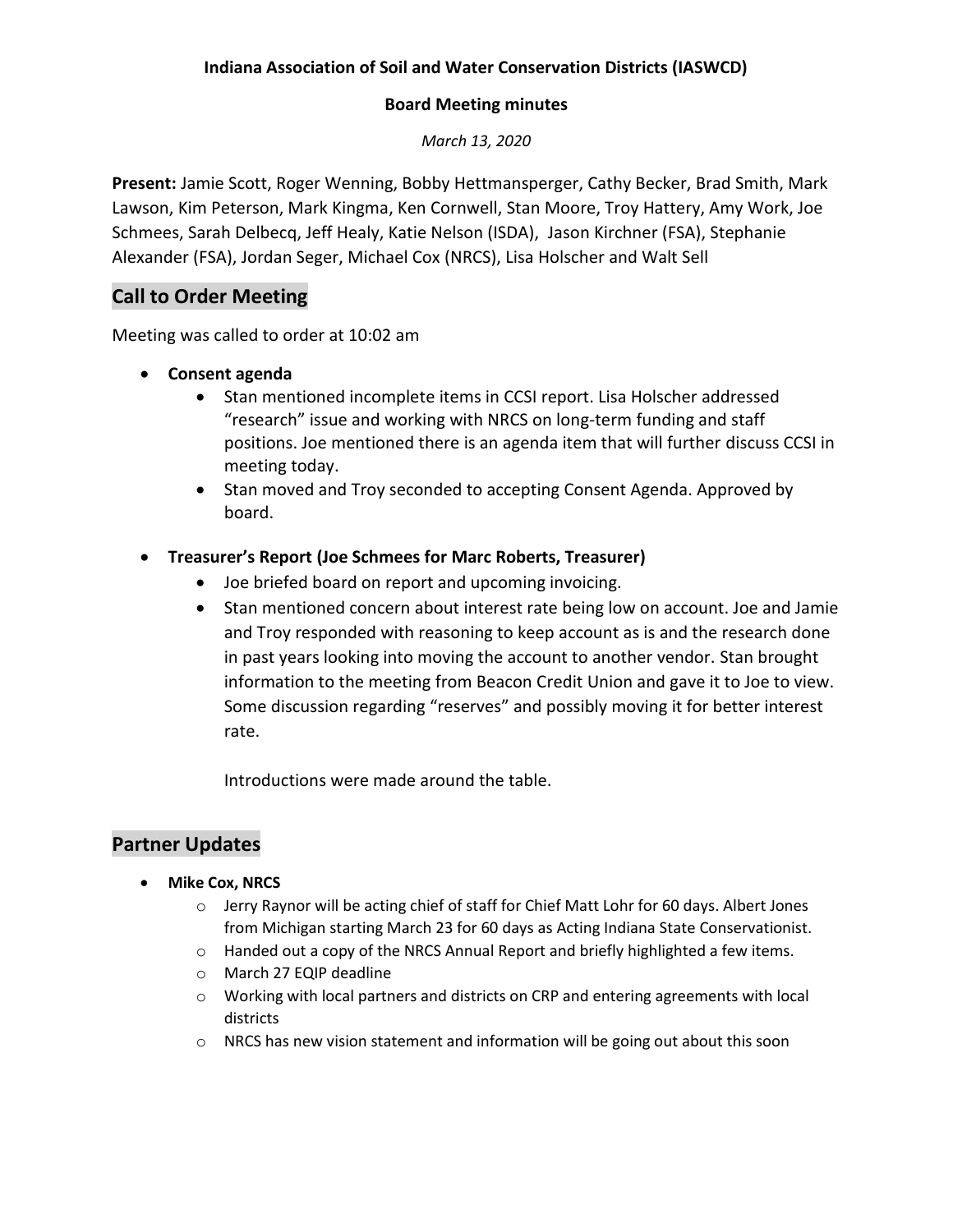#### **Jordan Seger (ISDA)**

- $\circ$  Thanks to IASWCD; meeting with ISDA and SSCB good meeting; agreed to meet quarterly.
- o INField Advantage revamped program this year; USDA grant awarded, Corn/Soybean match. Partnership with Land O'Lakes – software tool that focuses on sustainability and economics on farms. Mentioned MyFarms – software tool; food chain sustainability focus.
- o New Grants committee: Amy Burris, Kenny Cain, and Bob Eddleman
- o March 17 SSCB meeting CWI guidance discussed here
- $\circ$  Automating Grants management system SalesForce trainings and webinars happening and upcoming
- o Federal vehicle use by districts
- $\circ$  COVID-19 USDA sent guidance out; solidifying telework policies; annual meetings with districts – governor sent out release yesterday re: meetings; we will work with governor's team and council to see if we can waive that requirement. Jordan recommended canceling meeting and waiting on waivor from state.
- o New Supervisor training request from DSS; one on one training available.
- $\circ$  May 12 conservation webinar
- $\circ$  May 14 all employee meeting
- o **Katie Nelson** spoke session ended this week; briefed attendees on bills and session

#### **Walt Sell (Purdue)**

- o Passed out Purdue Extension Annual Report and touched on a few items.
- o PE has a website: Indiana Prepared emergency planning website that includes COVID-19 information; includes a home emergency kit suggestion. Passed out information regarding this site and the emergency kit list.

### **Stephanie Alexander (FSA)**

- o Continuous CRP sign-up is ongoing; General CRP sign up is now closed.
- o Had 1,298 contracts submitted for general CRP this year
- o PLC and election deadline is Monday (3/16)
- o Briefly discussed the WHIP+ program

#### **Joe spoke on behalf of IDEM**

- o Finalizing applications now
- o 2 team TMDLs have been revised
- o Watershed seminar in northern Indiana in late summer (Kim's area)

#### **Lisa Holscher (CCSI)**

- o Highlighted items from the Dec 19-March 12, 2020 report
- o Looking into webex and meetings via teleconferencing
- $\circ$  Jamie Scott reminded everyone that he is on the steering committee and will answer any questions at any time re: CCSI (as well as Joe)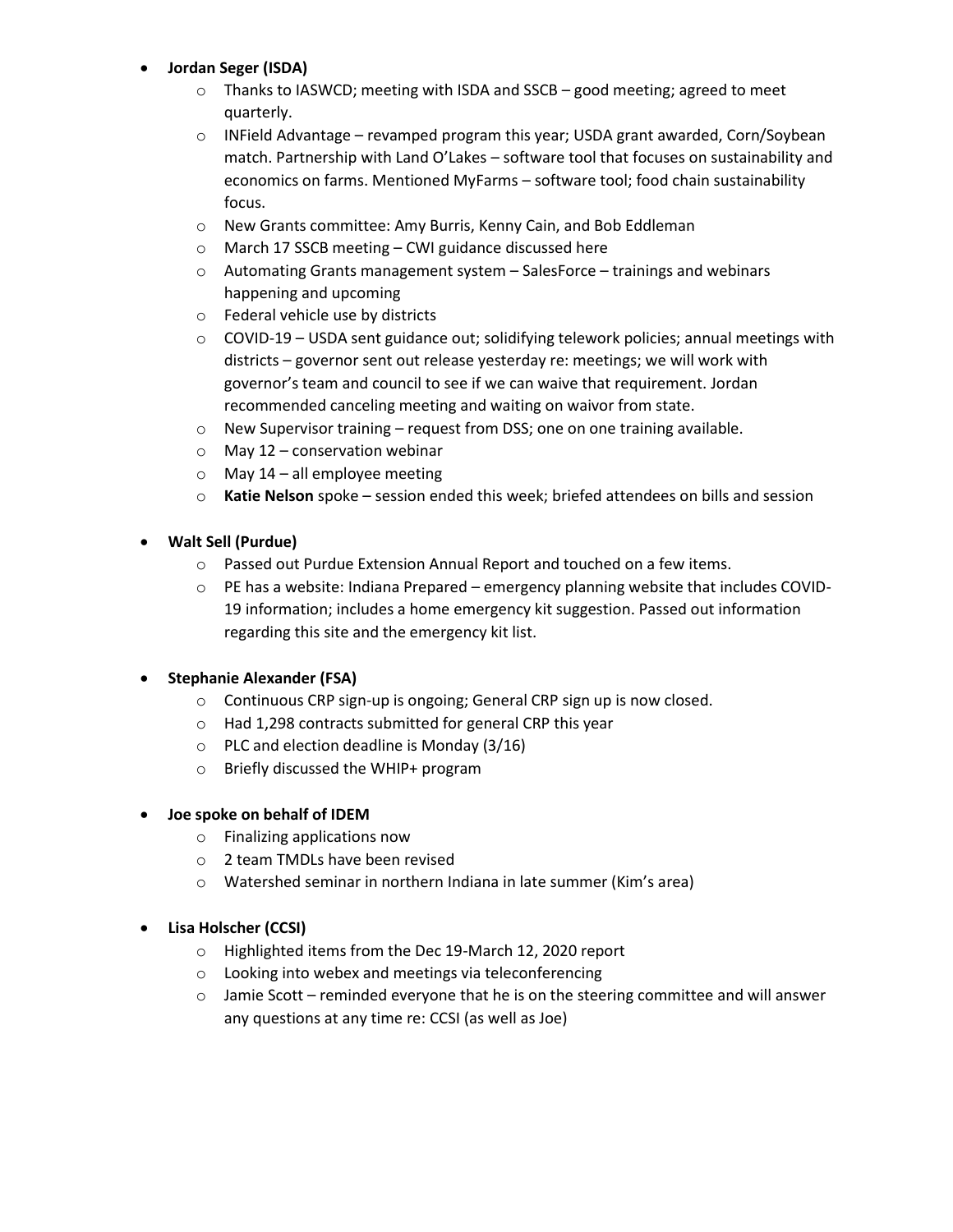## **IASWCD Business**

- **Indiana Land Resources Council** 
	- o Jeff Healy spoke briefly regarding what the ILRC is about
	- o Katie Nelson, Executive Director of ILRC spoke:
	- o Katie Community Planning for Ag and Natural Resources: A Guide for Local Government – document online and want to get word out about this document.
	- o Katie 9 appointments on the ILRC
	- $\circ$  Katie opened discussion with board on solar and wind energy;
	- o Katie opened up discussion on conservation easements
	- o Troy mentioned CAFO issues in his county
	- o Share web address for online guide
	- $\circ$  Solar friendly pollinator habitat Purdue working on; ILRC may become involved in this;
	- o Better to be proactive rather than reactive
- Joe briefed the board on the issue re: insurance and districts and driving Federal vehicles. Our recommendation is to check with county and what is covered for them. Otherwise the districts will need to make sure you have coverage for vehicle damage. Make sure you have coverage re: coverage of the vehicle. Joe will follow up with Roger on putting a statement of information out.
	- o MOU all districts signed a year ago.
	- $\circ$  MOA this holds things of value; NRCS has a template of this right now and will send them out to districts. There is a worksheet that goes with this that itemizes office space, vehicle usage– to report at the end of the year. Joe asked NRCS to communicate that the "personnel" line does not have to be populated. This will come from NRCS

### **Lunch and Committee Meetings**

 $\circ$  Lunch break was one hour and Legislative Committee and Natural Resources Policy Committees met

### **IASWCD Business (cont'd)**

- **Annual Conference discussion**
	- o Joe went over annual conference profit and loss statement
	- o Amy went through Sponsor and Exhibitor information for the next conference
	- o Need two supervisors for the conference planning meeting on April 15
- **DC Fly-In, March 12-14**
	- o Cancelled fly-in due to COVID-19
	- $\circ$  Joe discussed cancellation policies, etc. on flights and AirBnB that was reserved for this
	- $\circ$  Joe briefed board on meetings that were set up, and are now cancelled, with legislators and follow-up at this point
- **June Offsite Meeting**
	- o Joe suggested Wolfie's Restaurant Bar & Grill on Morse Reservoir near Cicero/Noblesville area.
- **Conflict of Interest Forms**
	- o Joe collected these at meeting